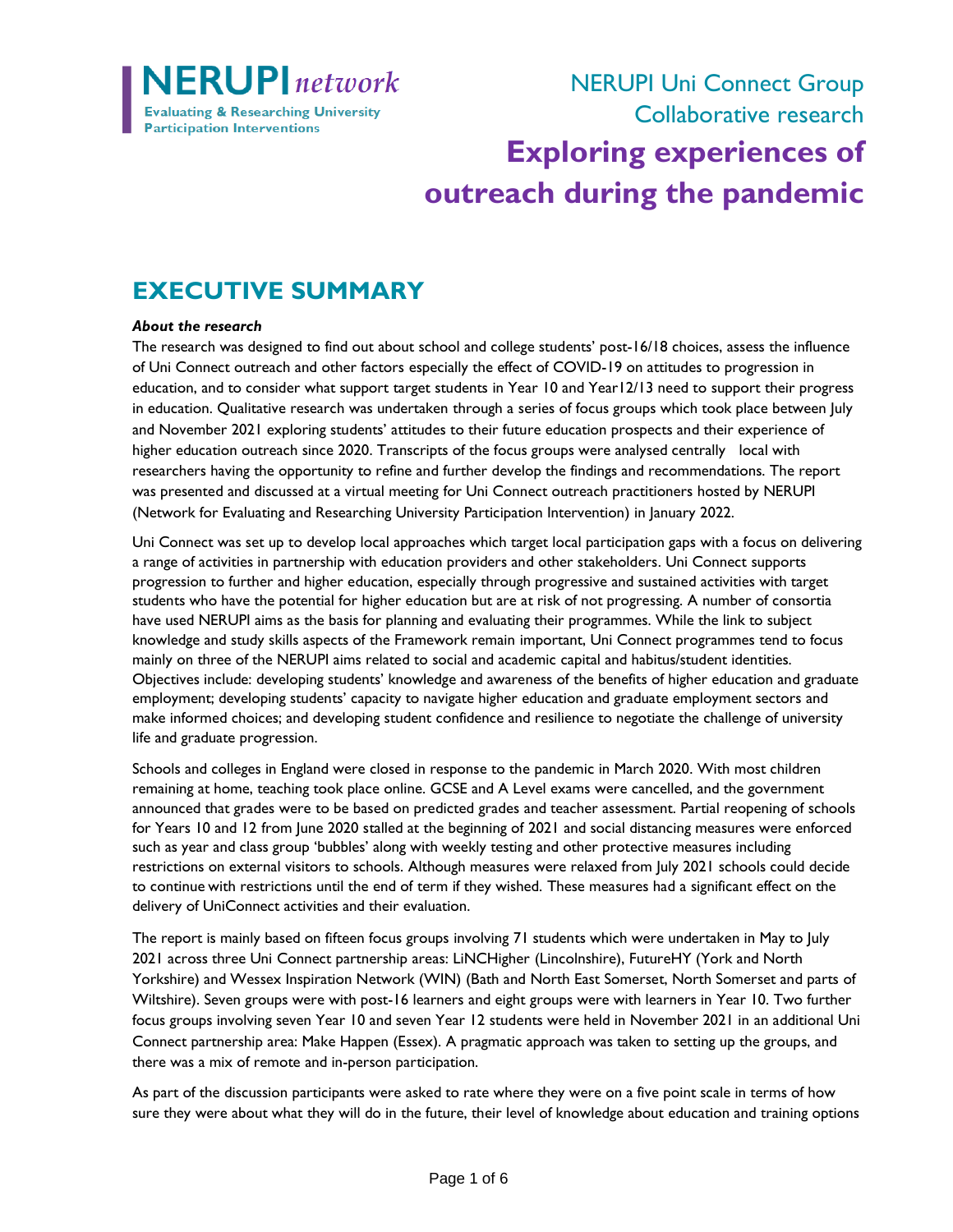that would help their future careers, their understanding of the benefits of higher education, how confident they felt about getting into higher education, and how difficult it would be for them personally to enter and succeed in higher education.

The comments suggest that most participants found participation in the focus group to be a positive experience, which may in itself be considered an outreach intervention as well as helping us to capture the 'voice' of students.

#### *Future Perspectives and Levels of Understanding*

The focus groups sought perspectives on what students want to do after school/college, and how sure they felt about their future choices using a five-point scale (where 5 is high). On average the largest group of focus groups participants were unsure of what they would do in the future: the comments suggest that even though most participants have an idea of which option or options they are interested in, this is open to change. There was a significant minority at both the top and bottom end in terms of being sure about what they will do in the future (i.e. very sure or completely unsure). Amongst those in post-16 education most rated themselves fairly sure of that they want to do in the future, particularly if this involved continuing in education which appears to give students a sense of security about the path they will follow even if they are unsure of the field. Many of those that were clear on what they want to do in the future were able to talk about this in more detail, discussing the pathway and subject/profession. A few post-16 participants spoke about not wanting to continue in education, and in some cases this was an issue in terms of career choices in the future because the careers they were interested in required higher education. Not feeling engaged in current subjects, or not enjoying the subject, seems to contribute to feeling less sure about what to do in the future. Some students were unsure because they were not able to settle on an option (perceiving a wide range of options can contribute to this).

Lockdown seems to have provided time to consider the future and has been a time when many students have reevaluated their positions and are seeking to counterbalance the limited life experience available during lockdown with more active lifestyle choices in the future. Some had developed interests or aspirations which could influence their future career (e.g. fitness, working with people, travel related). Comments from some students planning to continue in education suggested it could be that the experience of education during lockdown was affecting their views about the type of educational experience (as well as employment situation) they would like in the future. That is, focus group participants said they were in favour of practical and group-based ways of learning.

A few participants were concerned that the pandemic has affected future job prospects (e.g. in hospitality careers). This was leading to indecision and some were debating which route would be best to follow given future uncertainty.

*Knowledge of courses or training that will help with future career (rating out of 5 where 5 is high)* Overall most participants put their level of knowledge of courses in the mid-range, although over a third rated themselves only a two or below out of five. Many of those most recently entering post-16 education expressed relatively low levels of knowledge of the next steps in their education, although the comments indicate that outreach is playing a part in helping participants to enhance their knowledge of courses or training that will help their future career.

The sense emerges that in general participants have only partial knowledge of courses or training. Amongst post-16 participants, several participants who had fixed on an aspiration to go to university were seeing this as a general ambition rather than specific to a particular career pathway. Others had a sense of the field they wanted but were struggling with which specialism to take. A few participants were specific about the fields they were interested in, but still rated their knowledge of options quite low - indicating that they were aiming to get more information at a future time. Other post-16 students had an understanding of courses related to their primary career choice, but said they had not looked into any options more broadly than this.

Knowledge of courses or training to help with careers was lower on average across the Year 10 focus group cohorts compared to older students. Some participants indicated that low scoring reflected knowing what career they want to do but not how to get there, or which way to go. Not knowing what they want to do in the future was also an obstacle when it comes to finding out about relevant courses or training that may be of benefit.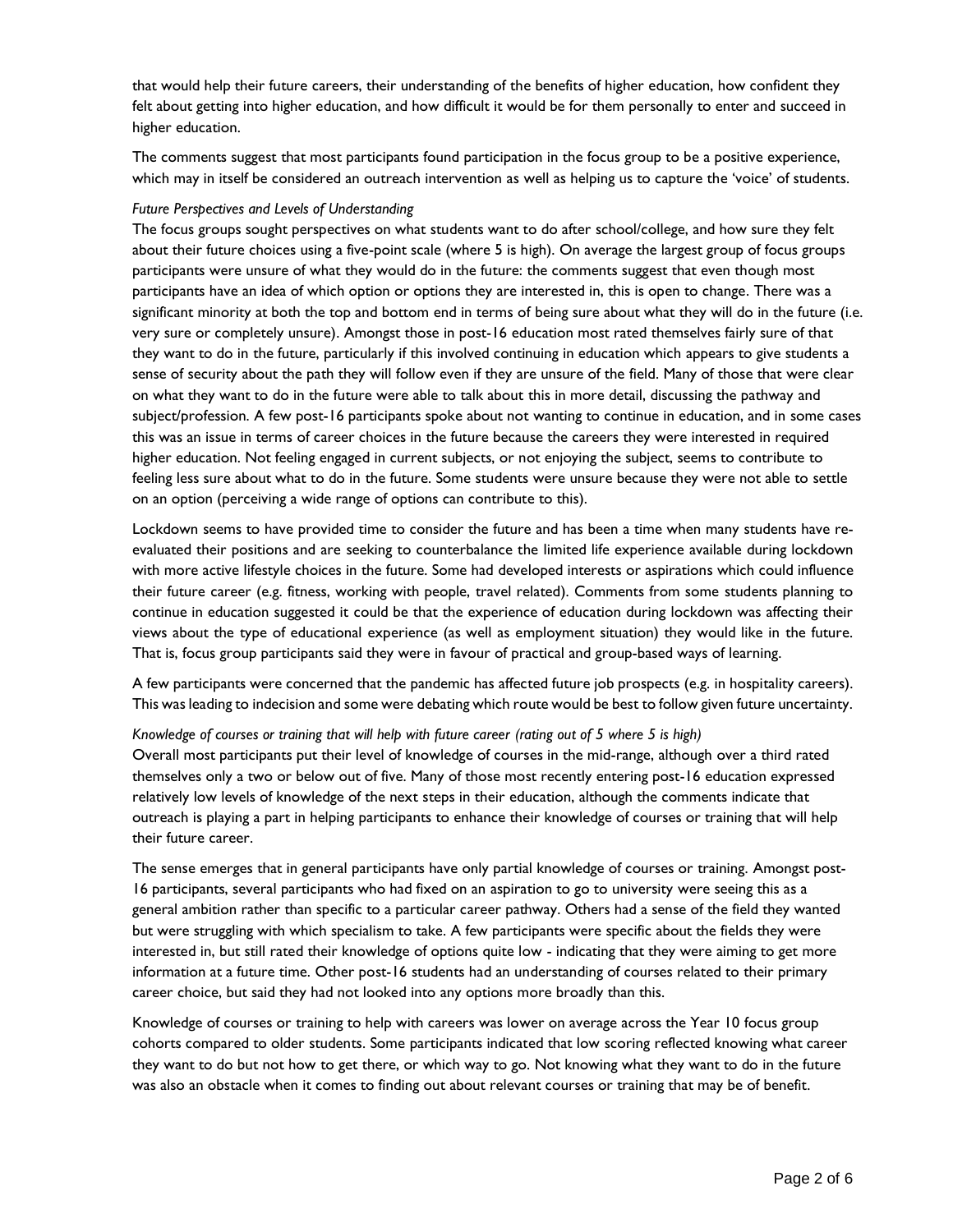In relation to focus group participants who were aiming for higher education, the responses to questions about the impact of COVID-19 suggested that it had not necessarily changed learner's minds when it came to planning next steps, but lockdown had affected their ability to plan and access information and resources (e.g. attending open days etc). Some focus group participants had used time at home to research their future options, but many said they were missing out on having the opportunity to discuss and grow their knowledge of their future options because they were out of the school/college environment. Comments from some Year 10 students implied that COVID-19 related restrictions and the experience of education during lockdown had limited the extent to which younger learners' could think about and plan their futures in terms of courses and training - because missing out on education meant they had been held back from making any decisions about the future.

*Knowledge and awareness of the benefits of studying in higher education (rating out of 5 where 5 is high)* Overall, well over half of focus group participants rated their level of knowledge of the benefits of higher education at least four out of five (and almost eight out of ten of post-16 students did so). Those who identified benefits from higher education study highlighted three aspects in particular: the financial benefits; the breadth of career opportunities; and the personal benefits in terms of life skills. Other benefits mentioned by participants included: studying/learning more about something that you are passionate about; and proving to yourself that you can set a goal and achieve it (i.e. finish the course) which builds confidence. Participants who had researched higher education options were most likely to identify benefits from higher education. It was interesting to note that in terms of finding out about the personal benefits of higher education, for some students contact with others who have progressed to higher education was the main source of information.

Some participants focused attention on the disadvantages of going to university, with the primary focus being debt and the reduced opportunity to earn money whilst studying.

Many Year 10 students said they did not know about the benefits of going to study further, although where Year 10 participants could identify benefits, financial benefits, were at the forefront. Leaving home was mentioned as an issue by several students in both Year 10 and Year 12/13, and some participants said they were only considering local providers.

The comments suggest that views of higher education had been influenced by the pandemic. Concern about the student experience going forward in a post-pandemic world, coupled with reassessment of what some students want to do in the future, had perhaps caused some students to reject progression to university from post-16 training as an immediate option for them. It is perhaps also fair to say that in a situation of general uncertainty some participants were questioning whether the benefits of higher education would be realised. There was also an element in a few of the discussions regarding the extent to which the financial implications of higher education were being viewed differently. However, worries about the balance of the costs and benefits of higher education are probably a general rather than a COVID-19 specific aspect since spending resources and time at university and not gaining any benefit from it came up independently of the discussions around the impact of COVID-19.

*Rating of their confidence in achieving the grades to enter higher education (rating out of 5 where 5 is high)* When asked how confident they were about achieving the grades to enter higher education if that is what students decided to do, the largest group sat in the middle (although there were more positive than negative feelings about getting into higher education). Some of the post-16 learners in the focus groups held towards the end of the Summer term had already achieved the grades necessary for their chosen option, which obviously skewed the results towards the confident end of the scale. Some students were confident because of a feeling that there would be higher education options available to them at different levels depending on the grades achieved. For example, students said they were confident of getting a higher education place regardless of doing well in their exams. A student who was less confident about achieving the grades required for higher education put this down to the fact that universities could change the entry criteria year on year. Other students expressed general uncertainty about what will happen in the future and a few were pessimistic about getting the grades required for higher education - not being able to achieve the required standard, and suffering from stress or poor exam performance issues were mentioned. Self-belief stands out as a factor in helping to boost students' confidence in their ability to get the grades required to get into higher education.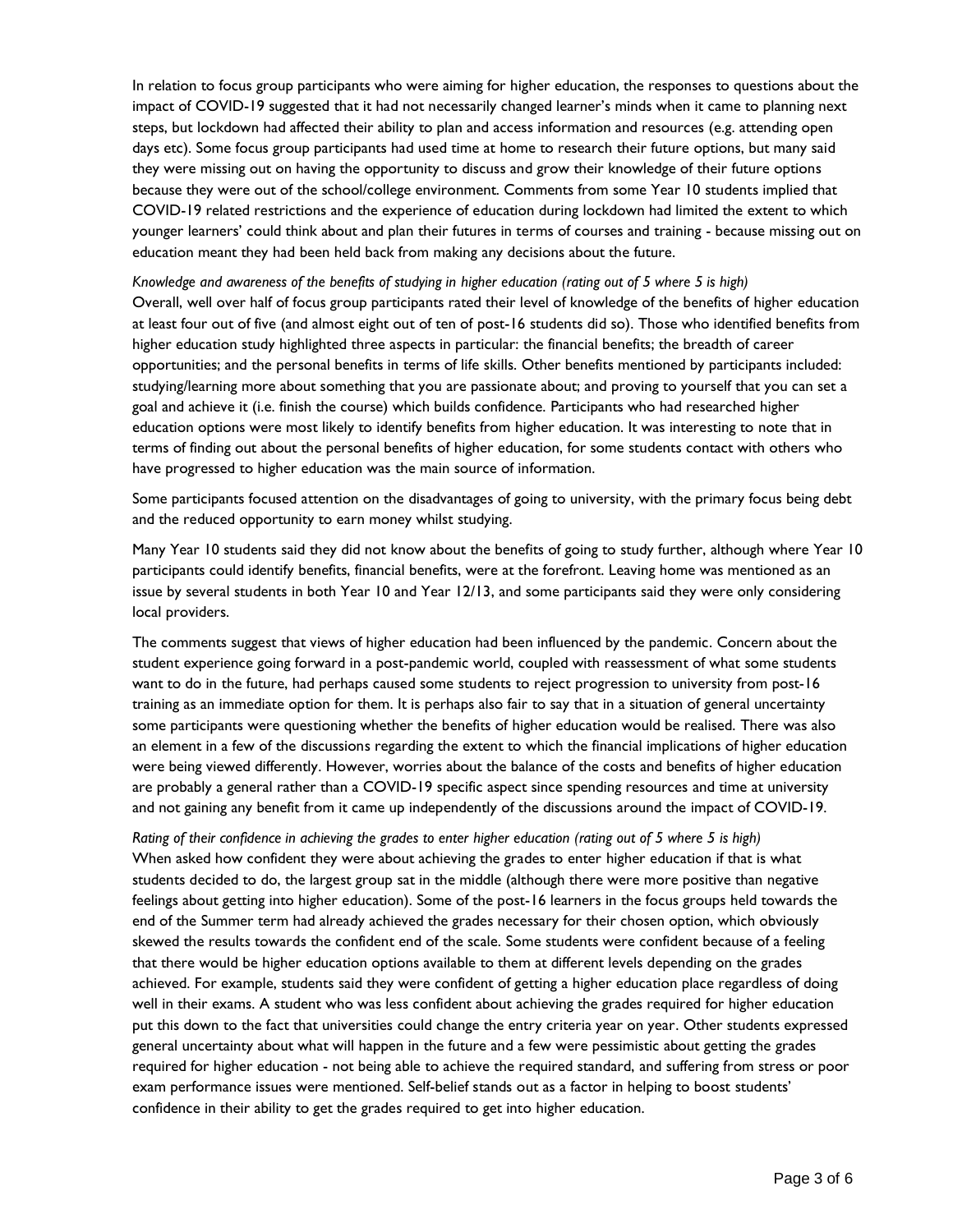There tended to be quite lively discussion in the focus groups about how gaps in education and changes to educational delivery due to COVID-19 had affected participants' confidence in obtaining the grades they require for entry to higher education. Comments from some participants do suggest that changes in education associated with the pandemic have implications for how confident students feel about getting their grades – e.g. poor performance because of not having enough time to learn because of lockdown. Focus group members were vocal about the negative implications of the COVID-19 pandemic for young people's student experience and exam prospects.

The changes to higher education entry to take account of predicted rather than actual grades because of students missing exams was a positive thing for students in Year 12 (described by on student in the second year of post-16 education as taking the pressure off workload). However other students saw this in a negative light because it would mean they are going to be unprepared for exams in the future.

Year 10 students expressed concerns about the longer-term effects of COVID-19 on their educational attainment. For example, there was consensus across one of the groups that they know that they want to go to college in the future but are unsure if they will achieve the grades because of missing school-work and having only a limited educational experience. Lack of support came up as an issue, along with feeling that they are not as engaged in their studies as they would be if learning was in-school or college. Several comments highlight the danger to studying from distractions in the home environment (ranging from the temptation to go back to bed, to gaming or watching television, and pets). Self-belief stands out as a factor in helping to boost confidence in students' ability to get the grades required to get into higher education. Clearly, a key issue for many learners during lockdown was problems with concentrating on studying during lockdown, and lack of motivation.

*Feelings about difficulty of entering and succeeding in higher education (rating out of 5 where 5 is very difficult)* Overall two-fifths of participants were undecided, about their prospects in higher education. A quarter perceived that it would be difficult for them personally and some said it would be very difficult to enter and succeed in higher education. Just over half of post-16 learners who were asked this question said it would be difficult or very difficult for them personally to enter and succeed in HE, and around two-fifths of Year 10 participants. Study at a higher level was the main issue, in that the academic demands of higher education stand out as the main area of difficulty. On the other hand, a student who felt it would not be too hard to enter and succeed in higher education put this down to a love of their chosen field. Challenges mentioned included: coping with stress, managing to meet the deadlines for coursework; problems with note taking; and getting distracted from studying. Moving away from home was a relatively commonly mentioned difficulty, and as noted above the discussions identified that entering a local university was very much a preferred option for many in the Uni Connect target group. Other potential challenges mentioned by participants in the post-16 focus groups were those around budgeting properly and good time management to keep on top of work. Some participants mentioned access to support networks, and in these cases having access to support appeared to be a factor in reassuring them about coping with going to higher education.

The impact of the pandemic was seen in comments relating to the level of difficulty participants perceived around going to university/gaining a higher education qualification – i.e. the perception is that COVID-19 has made going to university more difficult in terms of not having face to face teaching and the student experience being impacted. A few participants were worried about their ability to cope with the social aspects of higher education in terms of feeling comfortable around new people/or having difficulty socialising.

#### *Role of Uni Connect outreach*

The discussions focused attention on the students' recent experiences of Uni Connect higher education outreach provision, and views on the nature and benefits of this provision in the context of the pandemic.

Virtual sessions online appear to have been well received in the main - positive aspects mentioned included: being easy to take part in; being engaging in terms of content; and offering a change of focus from day-to-day school work. Participants who were actively thinking about their future options tended to say that the activities encouraged them to make better use of the time they had available during lockdown for researching their options.

It was notable that when asked to remember the Uni Connect activities they had taken part in, focus group participants often found it hard to recall the nature of the activities and detail of the content, even when they could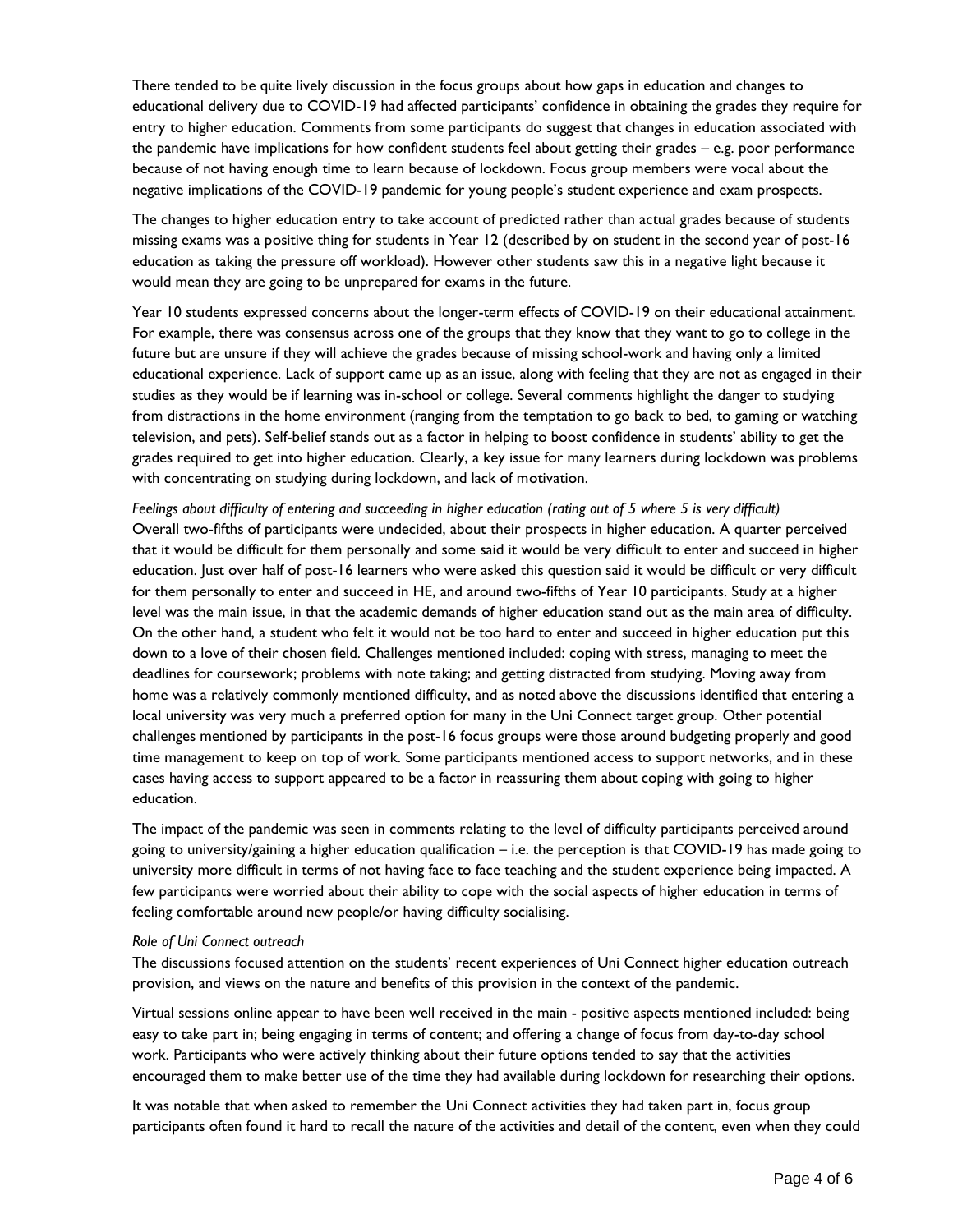recall taking part. Some activities were better received than others, and to an extent an overall pattern emerged suggesting that in the main the bespoke and small-group or individualised activities were better received and more impactful than general and whole-group sessions. This is perhaps to be expected and it is a feature of the Uni Connect programme to combine light-touch information provision with a range of in-depth interventions which address particular needs, within the context of a sustained and progressive programme of ongoing support for target group learners.

The data suggests that arriving at careers and education decisions is a long-term process, and one which draws on a wide range of influences and factors specific to the individual, their context and how they see their future selves. It would be unrealistic to be able to attribute a person's decision to continue in education to any particular activity or experience. The types of learning outcomes from taking part in different types of outreach activities which were most commonly identified during the discussions included: finding out about different careers; identifying future education/training courses; helping with understanding the requirements; application support; and reassurance. Higher education outreach was clearly playing a role for many participants in terms of offering reassurance in relation to their fears and worries. This seems to be particularly the case around the financial aspects of higher education.

Year 10 focus group participants would like more trips to universities; an immersive experience of college/university; and more work experience opportunities.

Post-16 learners would like more university tours, and more bespoke and individualised support to help them make decisions about specific options in education or careers. It was suggested that tailored support is a must, given that every young person will be in a different place as regards their career decision making; and more website resources and more information on finance (how to fund what they are looking to do). Some Year 12 and 13 learners wanted more variety in terms of the industries and pathways available when attending careers fairs, or progression-related events. Many comments focused on the participants' current experience of education and how this might be improved – most of those consulted agreed that they wanted to be in school or college and not working remotely which they all found difficult as motivation to learn was negatively impacted.

*Recommendations*

| Uni Connect consortia and partners<br>٠ |   |                                                                                                                                                                                                                                                                                                                                                                                                         |
|-----------------------------------------|---|---------------------------------------------------------------------------------------------------------------------------------------------------------------------------------------------------------------------------------------------------------------------------------------------------------------------------------------------------------------------------------------------------------|
|                                         | ➤ | The research supports the case for ongoing and sustained interventions with the Uni Connect<br>target groups. This is in line with conclusions from national and local evaluations of Uni Connect.                                                                                                                                                                                                      |
|                                         | ≻ | As well as setting up activities within a progression framework, consortia should work with<br>teachers in schools and colleges to ensure programmes are directed at those who can benefit most<br>and to implement tracking mechanisms which ensure longitudinal support can be put in place.                                                                                                          |
|                                         |   | $\triangleright$ Tailored and targeted forms of support should be prioritised, especially for post-16 learners. Uni<br>Connect consortia partners delivering outreach should review their offer to make sure that<br>targeted and tailored approaches are prioritised.                                                                                                                                  |
|                                         |   | $\triangleright$ Learner voice activities should underpin the development and delivery of targeted and tailored<br>provision.                                                                                                                                                                                                                                                                           |
|                                         | ➤ | Outreach activities with students should include time for reflective practices in order to help<br>students to arrive at well-considered career decisions. Activities which build appreciation of, and<br>skills for, reflexive practice should be prioritised.                                                                                                                                         |
|                                         | ➤ | Resources and materials are needed which improve students' knowledge of the labour market and<br>the future predicted trends to help students to make more informed choices about learning and<br>jobs. Uni Connect partners and careers information, advice and guidance practitioners should work<br>together to develop practical guidance for an activity or resource to support students in making |

better informed careers choices, including how to use national and local labour market trend data.